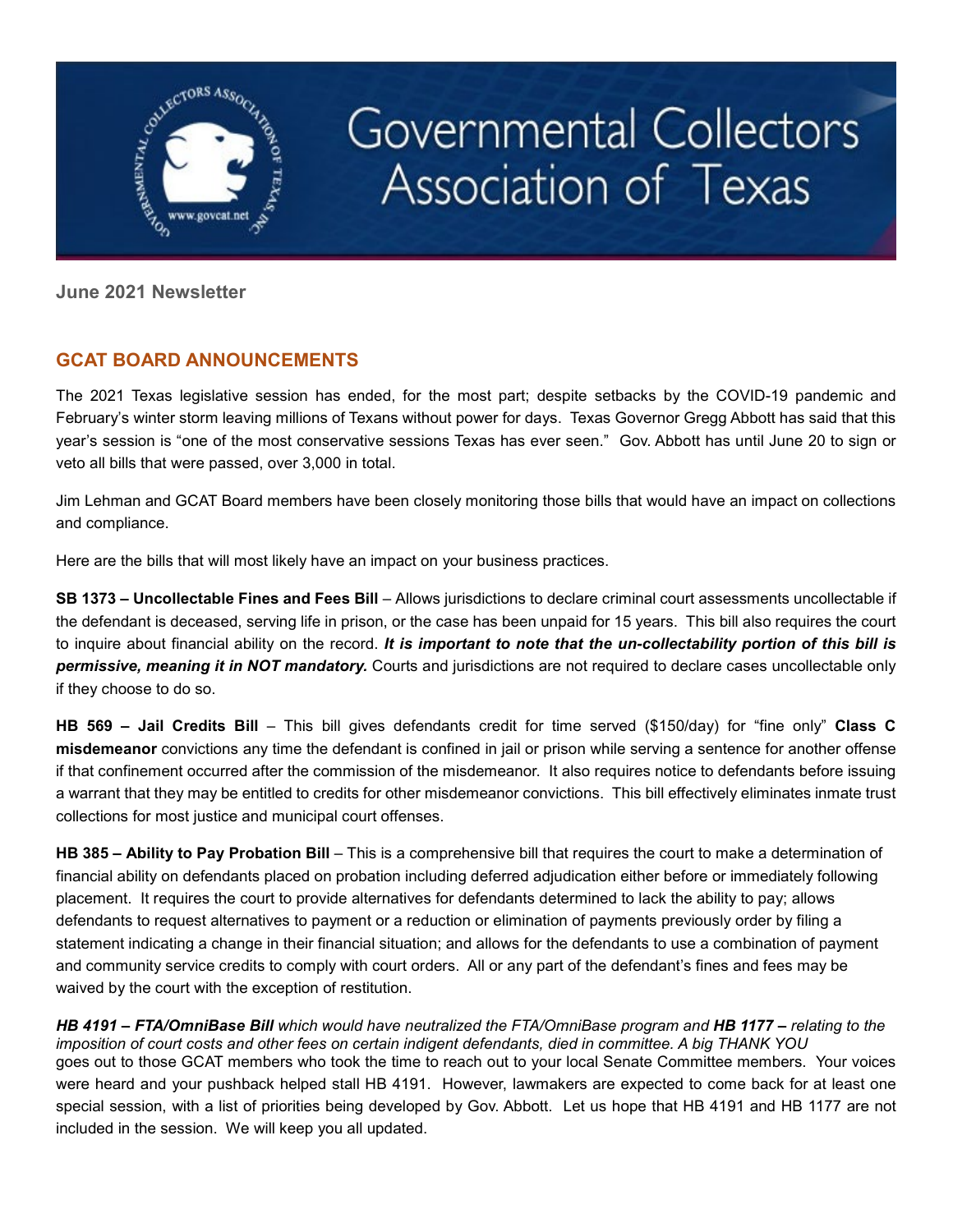

**Courtyard in Allen, Texas** 

# **GCAT CONFERENCE UPDATES**

The GCAT conference September 14-17, 2021 is right around the corner! If you have not made your hotel reservations or submitted your conference registration, please do so by August 23, 2021. Please visit our webpage **<http://govcat.net/events-hotel.html>** for more information.

The conference agenda is being finalized. If you know of a speaker, whom you think would be make an excellent addition to our conference or a topic of interest you think would be beneficial to our organization, please reach out to me at **[andrea.weilacher@dentoncounty.gov](mailto:andrea.weilacher@dentoncounty.gov)**.

Five scholarships are still available. The scholarship will cover your

GCAT 2021 Conference Registration fee only. The criteria is a 150-200 word description of how attending the 2021 GCAT conference will benefit you, your city or county and your county must not have been awarded a scholarship within the last five years. Email all essays to Andrea Weilacher at **[andrea.weilacher@dentoncounty.gov](mailto:andrea.weilacher@dentoncounty.gov)** and Tanya Skinner at **[tskinner@brazoscountytx.gov](mailto:tskinner@brazoscountytx.gov)**.

## **AWARD NOMINEES**

If you would like to nominate an outstanding individual or Collections department for a GCAT award, please submit a paragraph of 100 words or less explaining why your nominee should receive the award in the category you specify. The nominees must be a member of GCAT in good standing. Your nomination must include:

- Your name, title, city/county/court represented
- Nominees name, title, city/county/court represented
- Awards category

Email Stephanie McCormick **[smccormich@burnetcountytexas.org](mailto:smccormich@burnetcountytexas.org)** or Israel Osio **[israel.osio@traviscountytx.gov](mailto:israel.osio@traviscountytx.gov)** no later than 3:00pm on July 23, 2021. Winners will be announced at the annual conference in September.



### **Most Innovative Program**

Awarded to the organization selected as having most improved collections by developing and implementing innovative procedures, systems, or techniques in the past year.

#### **Collector of the Year**

Awarded to the collector selected as having had the greatest impact on collections and the collections effort for their city or county in the past year.

#### **Collections Program of the Year**

Awarded to the program showing the most dramatic increase in revenue for their city or county in the past year.

#### **Excellence in Service Award**

Awarded to the individuals or programs selected for unselfishly providing assistance to others embodying the elements of dedication, commitment, and service, to the association and its membership.

#### **Becky Sirmans Award**

Awarded to the individuals or programs selected for finding a way to succeed in spite of seemingly insurmountable obstacles and challenges embodying the spirit to never give up.